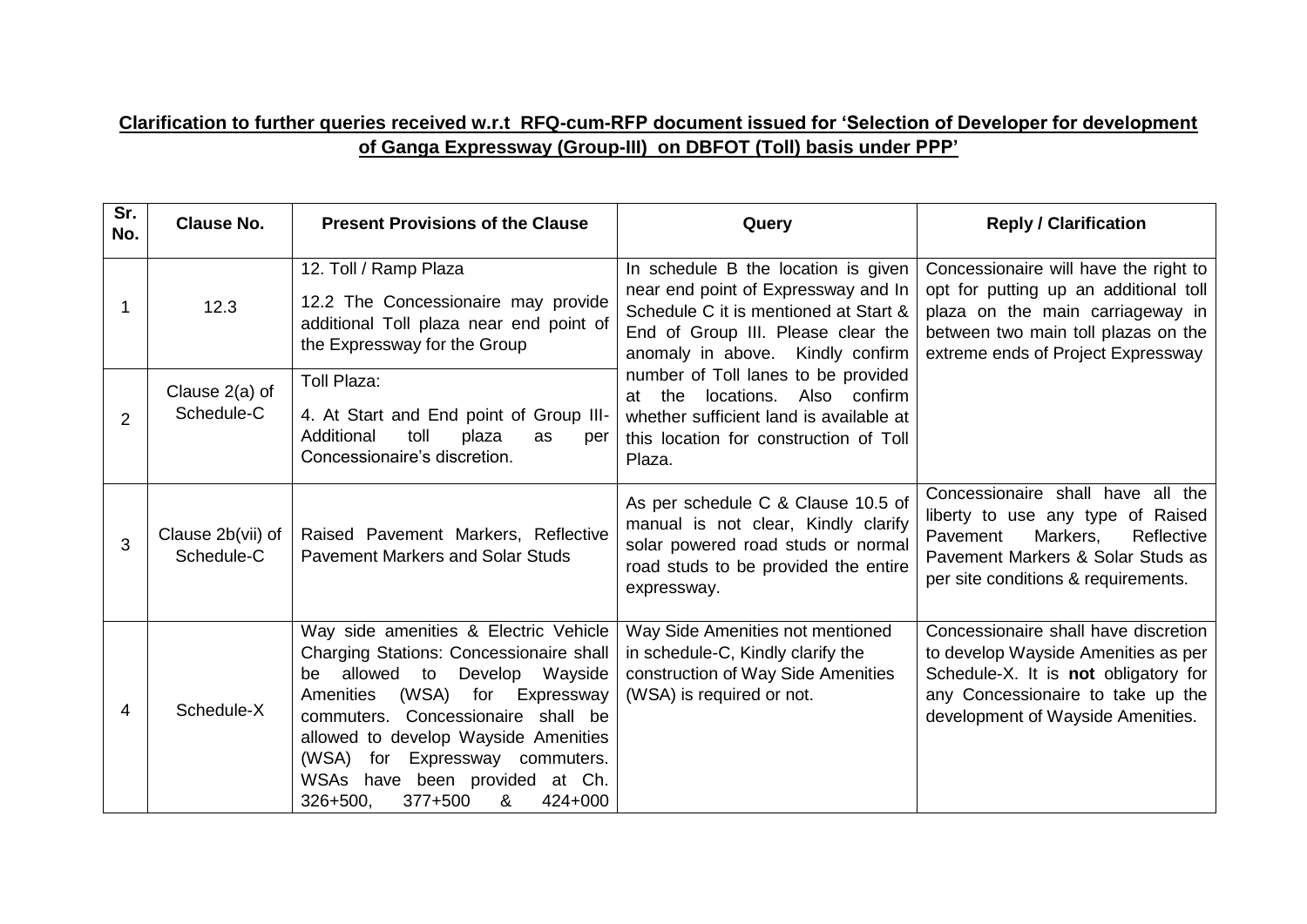|   |                                      | approachable from both sides. The<br>tentative area of a WSA is 250m x<br>WSA<br>The<br>shall<br>200m.<br>include<br>washrooms, rest areas, drinking water<br>kiosks, Service stations, Fuel/ CNG<br>stations, Car, Truck and Bus parking<br>area, Electric Vehicle Charging Stations,<br>Food outlets, Landscaping, Signboards,<br>Garage area, Truck lay-byes and Public<br>utilities as per drawings attached in the<br>Vol-IV of Bid documents. For the<br>avoidance of doubt, no facility for Fuel/<br>CNG stations/ Electric Vehicle Charging<br>Stations shall be permitted without<br>undertaking all activities mentioned for<br>WSA. |                                                                                                                                                                                                                                                                                                                                                                                                                                                                                                      |                                                                                                                             |
|---|--------------------------------------|------------------------------------------------------------------------------------------------------------------------------------------------------------------------------------------------------------------------------------------------------------------------------------------------------------------------------------------------------------------------------------------------------------------------------------------------------------------------------------------------------------------------------------------------------------------------------------------------------------------------------------------------|------------------------------------------------------------------------------------------------------------------------------------------------------------------------------------------------------------------------------------------------------------------------------------------------------------------------------------------------------------------------------------------------------------------------------------------------------------------------------------------------------|-----------------------------------------------------------------------------------------------------------------------------|
| 5 | CI 4.8.4<br>Annexure I<br>Schedule B | 4.8 Vehicular, Light Vehicular and<br><b>Small Vehicular Underpass</b><br>4.8.4 Soffit level of the Underpasses<br>shall be followed as per details given<br>in GADs of respective structures given<br>in Vol-IV (Drawings) of the Bidding<br>documents.                                                                                                                                                                                                                                                                                                                                                                                       | As per Revised RFP cum RFQ<br>document sub clause 4.8.4, soffit<br>level of the Underpass shall be<br>followed as per details given in<br>GADs of respective structures.<br><b>DBFOT</b><br>Being<br>project<br>have<br>Concessionaire<br>should<br>freedom to design the entire<br>project including the FRLs and<br>soffit levels of structures and<br>the<br>maintain<br>project<br>during<br>concession period duly satisfying<br>the site requirement,<br>relevant<br>codes and specifications. | Minimum difference between OGL<br>& Soffit<br>level<br>shall<br>be as<br>mentioned in respective GADs of<br>the structures. |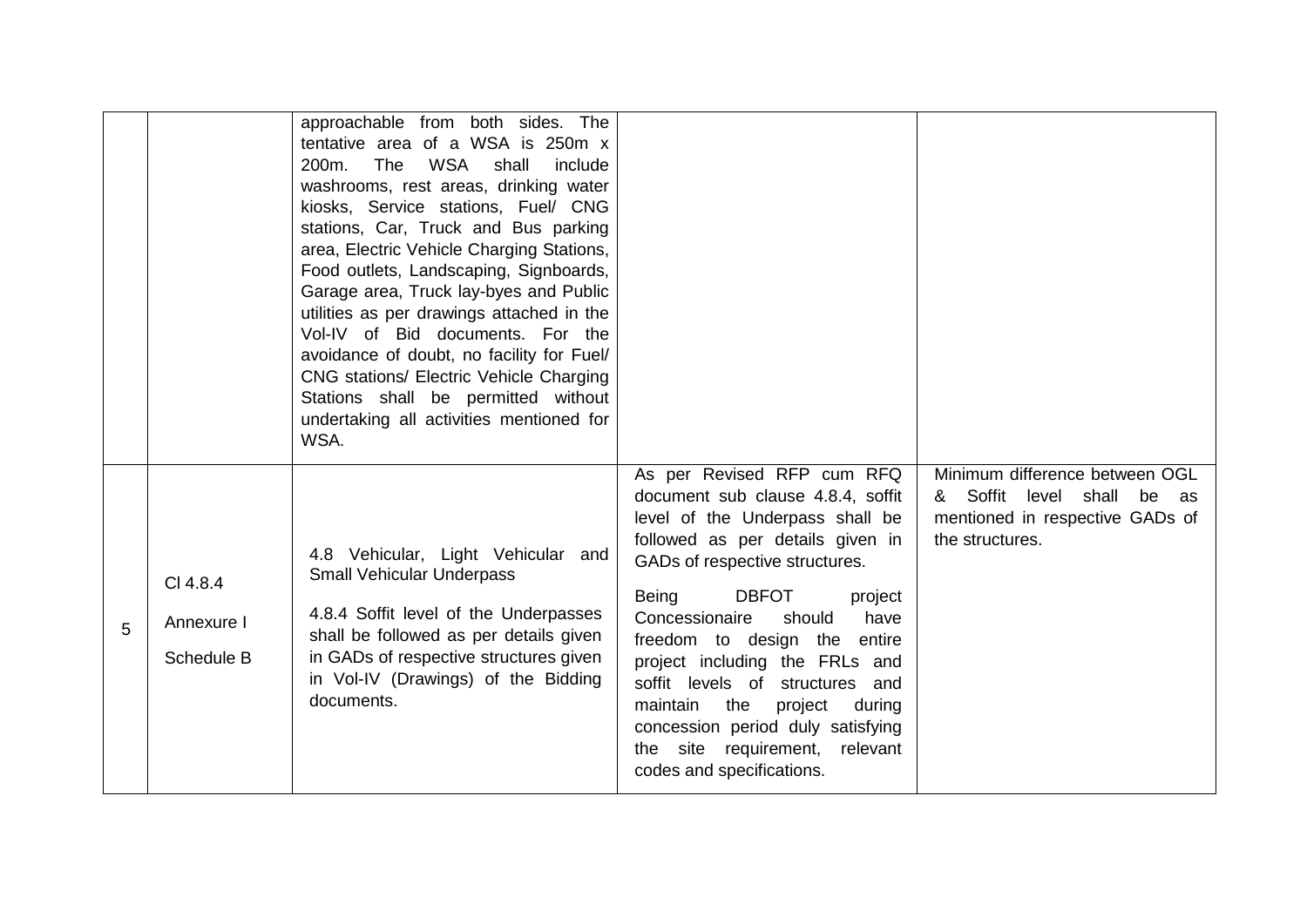|                |                                                                                                                                |                                                                                                                                                                                                                                                                                                                                                                          | We request the Authority to kindly<br>review and remove the said<br>restrictive clause.                                                                                                                                                                                                                                                                                                                                                    | Not Tenable                                                                                                                                                                            |
|----------------|--------------------------------------------------------------------------------------------------------------------------------|--------------------------------------------------------------------------------------------------------------------------------------------------------------------------------------------------------------------------------------------------------------------------------------------------------------------------------------------------------------------------|--------------------------------------------------------------------------------------------------------------------------------------------------------------------------------------------------------------------------------------------------------------------------------------------------------------------------------------------------------------------------------------------------------------------------------------------|----------------------------------------------------------------------------------------------------------------------------------------------------------------------------------------|
| 6              | Section 5 -<br>PRE-BID<br><b>CONFERENCE</b><br>Request for<br>Qualification<br>cum Request<br>for Proposal<br>(RFQ cum<br>RFP) | the<br>During<br>Pre-Bid<br>course of<br>conference(s), the Bidders sought<br>clarifications and made suggestions<br>for consideration of the Authority. The<br>clarifications and suggestions made<br>by the Bidders along with<br>its<br>reply/decision from Authority<br>is<br>available on UPEIDA's web portal.                                                      | As per Section 5 of revised RFQ<br>cum RFP documents issued by<br>Authority, "the clarifications and<br>suggestions made by the Bidders<br>along with its reply/decision from<br>Authority is<br>available<br>on<br>UPEIDA's web portal", however<br>the same are not available on<br>UPEIDA's web portal.<br>Request the Authority to kindly<br>provide the replies/ decision from<br>Authority<br>Pre-Bid<br>of<br>the<br>conference(s). | All the clarifications & suggestions<br>w.r.t pre-bid queries finalised by<br>Competent Authority have already<br>been incorporated in the revised<br><b>Bidding Documents itself.</b> |
| $\overline{7}$ | $Cl 4.1.2$ (d)                                                                                                                 | 4.1 Conditions Precedent<br>4.1.2 (d) procured approval of the<br>Railway authorities in the form of a<br>general arrangement drawing that<br>would enable the Concessionaire to<br>construct road over bridges/ under<br>bridges at level crossings on the<br>Project Expressway in accordance<br>with the Specifications and Standards<br>and subject to the terms and | As per Revised RFP cum RFQ<br>document, DCA Article 4 (Condition<br>Precedent) sub clause 4.1.2 (d).<br>Authority to procure approval of the<br>Railway authorities in the form of a<br>general arrangement drawing that<br>would enable the Concessionaire to<br>construct road over bridges/ under<br>bridges at level crossings on the<br>Project Expressway in accordance<br>with<br>the<br><b>Specifications</b><br>and               | Charges required by Railways in<br>respect of approval of GAD and<br>Construction, Maintenance of ROB<br>shall be borne by UPEIDA                                                      |